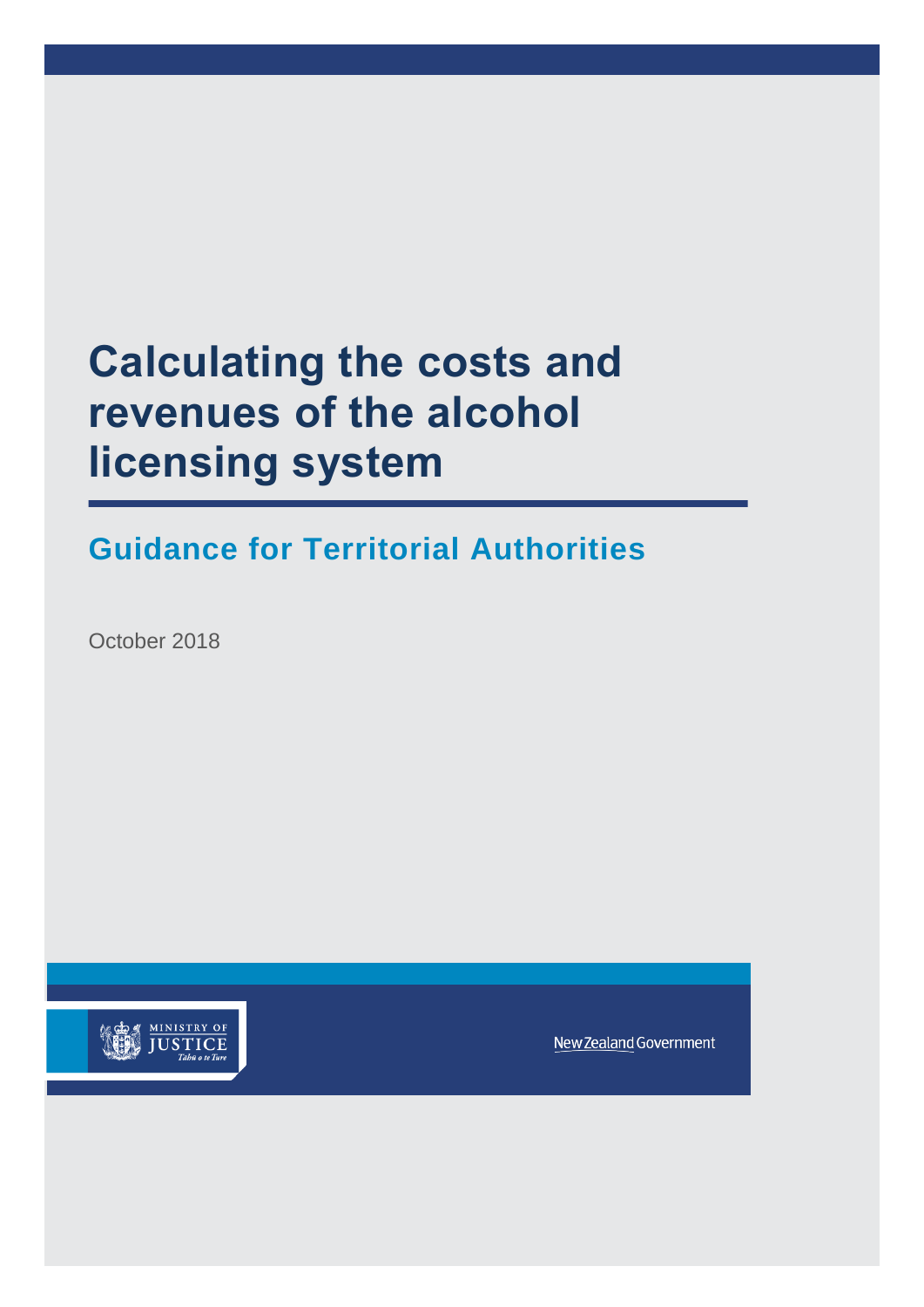# **Contents**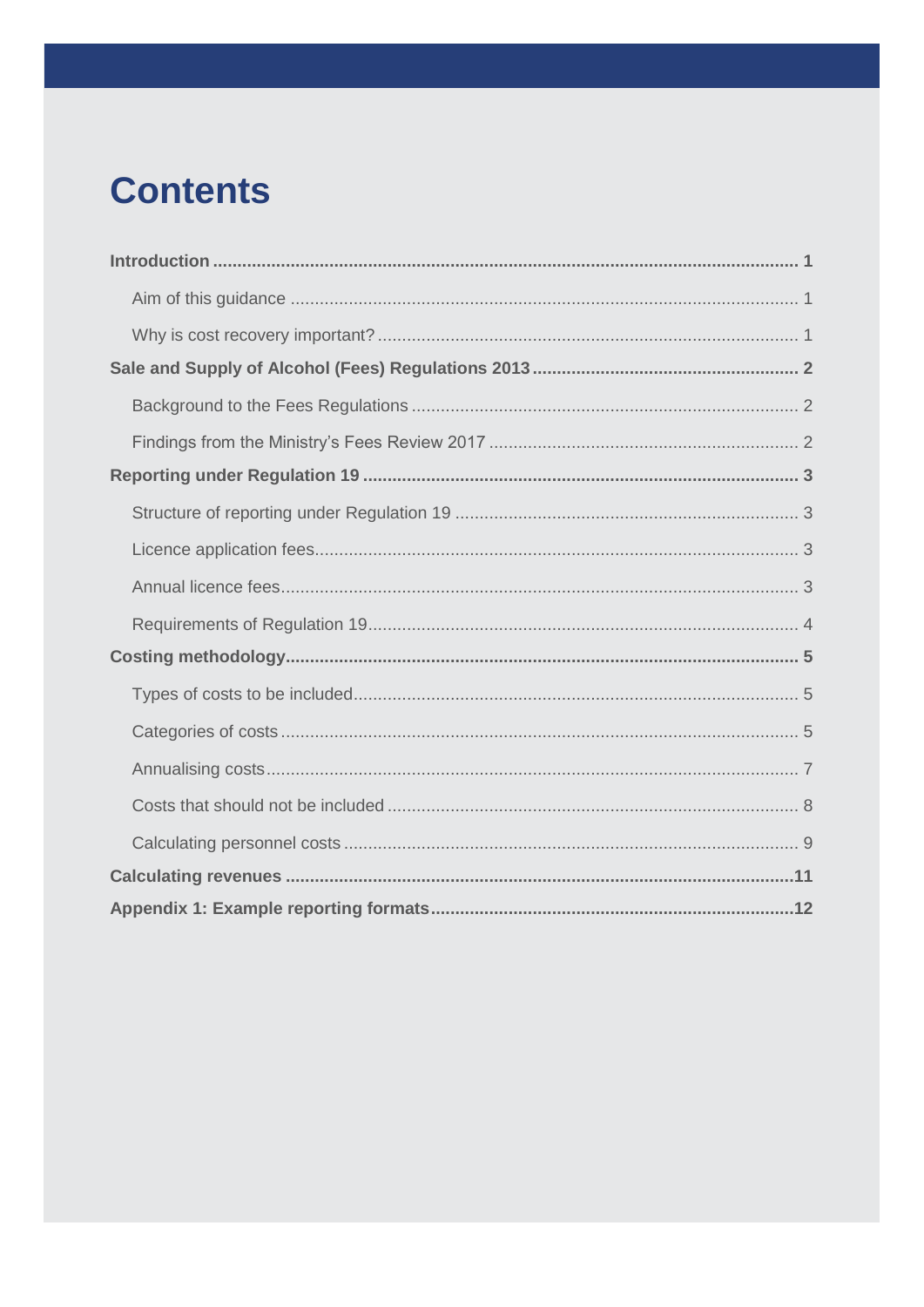# <span id="page-2-0"></span>**Introduction**

## <span id="page-2-1"></span>**Aim of this guidance**

Regulation 19 of the Sale and Supply of Alcohol (Fees) Regulations 2013 (the Fees Regulations) requires Territorial Authorities (TAs) to report annually on costs and revenues of alcohol licensing functions.

**The use of this guidance is not mandatory**. It has been developed to assist TAs to determine the costs and revenues relating to their alcohol licensing functions and activities, which include issuing licences, monitoring licensees and undertaking enforcement action relating to licence holders.

The Ministry of Justice has developed this guidance material through a process of close consultation with the local government sector. We would like to thank the working group for their engagement on this guidance.

## <span id="page-2-2"></span>**Why is cost recovery important?**

The legislation aims for TAs to recover the costs incurred in administering the alcohol licensing system. The Fees Regulations may do anything reasonably necessary to ensure that, as far as practicable, costs are recovered out of the fees paid to TAs under the Act. <sup>1</sup> The Regulation 19 report is a valuable tool to help determine whether this is being achieved.

Regulation 19 reporting provides information for TAs and for central government to use to review the cost of the activities and whether these costs are being recovered. It is also important for other stakeholders, such as licensees and communities, to have access to this information for improved transparency and accountability.

Applying this guidance to Regulation 19 reporting would help improve cost and revenue information that will be useful for determining whether costs are being recovered. Clear, consistent data is necessary when considering whether fee settings are appropriate, or whether they may need to be adjusted either by amending the Fees Regulations or at TA level through bylaws or by discounting fees in accordance with Regulation 6(4).

 $\overline{a}$ 

<sup>&</sup>lt;sup>1</sup> Section 402(1) of the Sale and Supply of Alcohol Act 2012 refers.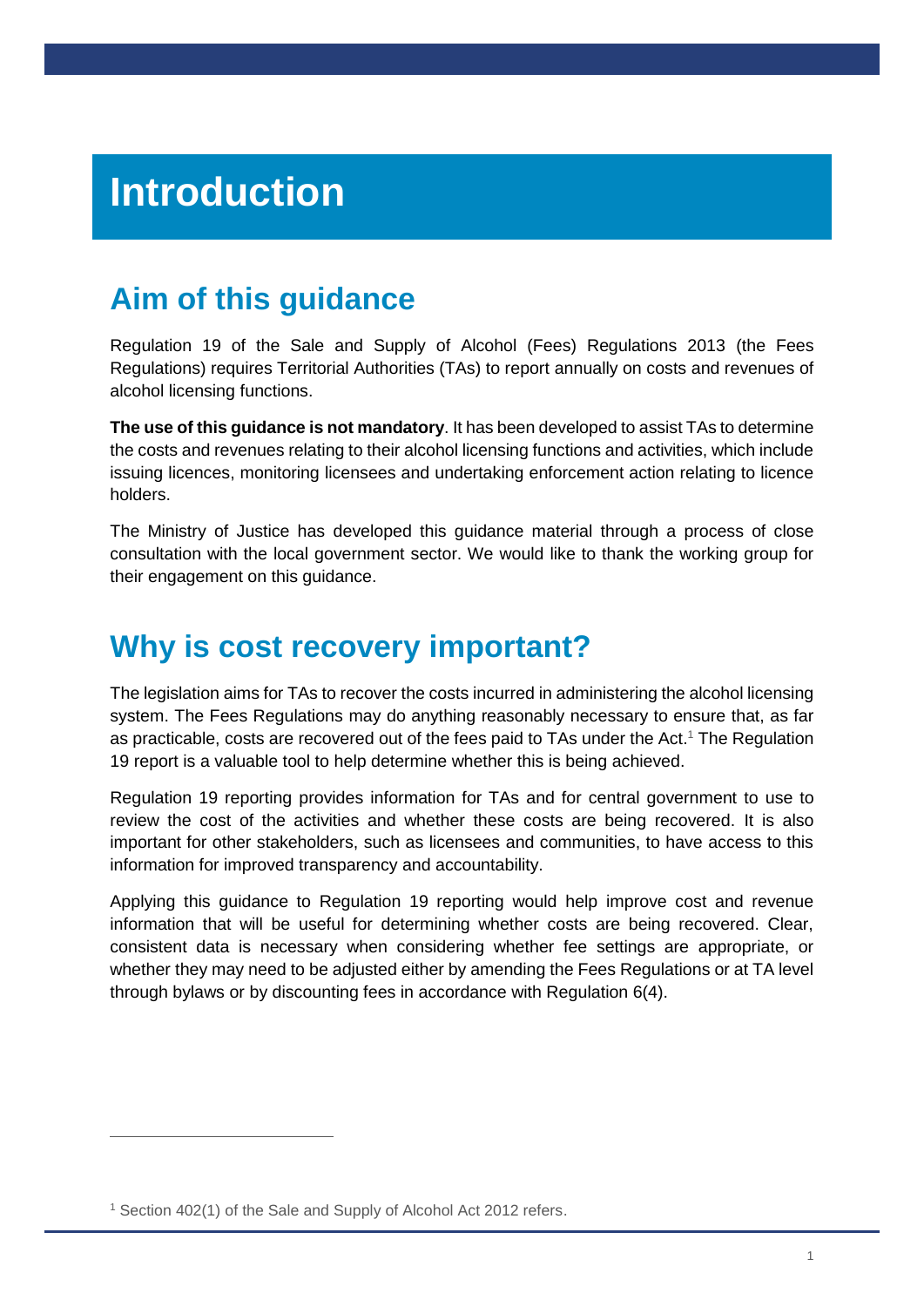# <span id="page-3-0"></span>**Sale and Supply of Alcohol (Fees) Regulations 2013**

## <span id="page-3-1"></span>**Background to the Fees Regulations**

Under the Sale and Supply of Alcohol Act 2012 (the Act) the Fees Regulations introduced a national risk based licensing fees framework for alcohol licensing. The intention of the regime is that local TAs' costs related to licensing are fully recovered from the fees received.

The Fees Regulations set default fees for on-licences, off-licences and club licences. They distinguish between application and annual fees, and that different TAs will have different costs, by allowing for a TA to set or adjust its own fees through a bylaw of through fees discounts.<sup>2</sup> The Fees Regulations set fees for other licence types including manager certificates, temporary authorities, special licences, temporary licences and permanent club charters.

Regulation 19 reports should provide a TA and other stakeholders with useful information on costs, income and levels of cost recovery, and improve transparency and accountability. It will also provide good data for the Ministry of Justice review of the fees, which is required to be undertaken every five years.

## <span id="page-3-2"></span>**Findings from the Ministry's Fees Review 2017**

The fees review in 2017 identified that TAs use a range of methods to estimate their costs. This guidance material is designed to assist TAs to undertake calculation of cost recovery levels on a consistent and comparable basis. This is important when considering where fee settings are appropriate, or whether they may need to be adjusted.

With consistent data, it will be easier to clearly assess whether:

- the default fees are appropriate;
- the default fees are too high or too low, and consequently need to be adjusted up or down,
- some individual TAs may be over or under-recovering, and should consider whether they should set or adjust fees for their district.

Further information on the fee system for alcohol licensing and the 2017 Fees Review is available on the Ministry of Justice website.

 $\overline{a}$ 

<sup>2</sup> Regulation 6(4) of the Fees Regulations refers.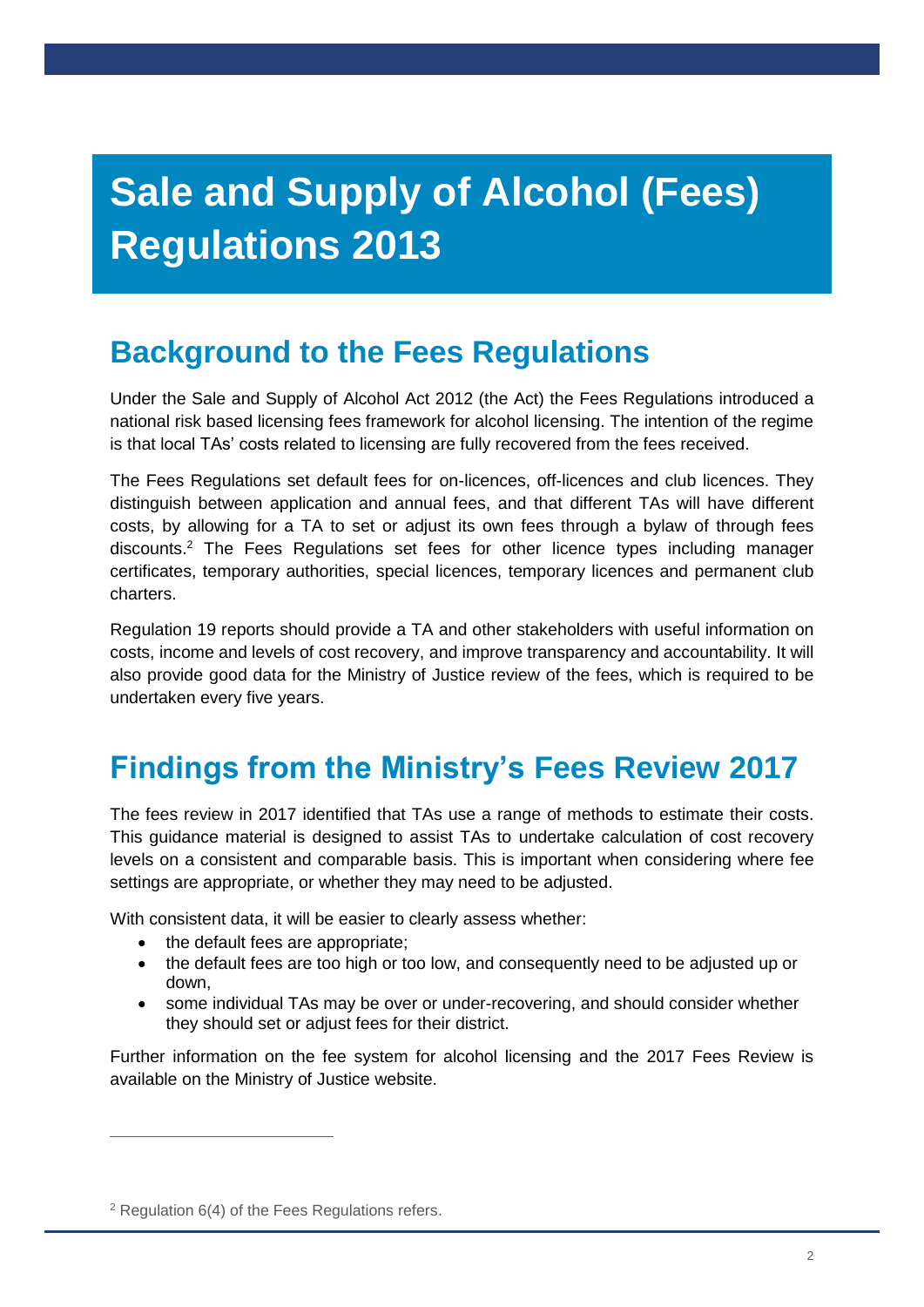# <span id="page-4-0"></span>**Reporting under Regulation 19**

## <span id="page-4-1"></span>**Structure of reporting under Regulation 19**

The reporting required by Regulation 19 will reflect the costs of the alcohol licensing system and the revenues received by a TA from licence application fees and annual fees.

Generally, TAs receive two types of fees: licensing application fees and annual fees. Application fees are intended to cover activities relating to licence applications and decisions. Annual fees are intended to cover costs incurred during the life cycle of the licence.

## <span id="page-4-2"></span>**Licence application fees**

Generally, licence application fees are intended to cover the costs associated with processing licence applications (Regulation 19(1)(a) activities). These include the TA's costs of assessing and making decisions on such licences and any appeals that go to the Alcohol Regulatory and Licensing Authority (ARLA).

### <span id="page-4-3"></span>**Annual licence fees**

Annual fees are generally intended to cover the costs of monitoring and enforcement of licence holders throughout the life cycle of the licence. This includes any enforcement related costs for issues that need to be considered by the ARLA (Regulation 19(1)(b) and (c) activities).

#### Regulation 19 requires

Each TA must, each year, prepare and make publicly available a report showing its income from fees payable in relation to, and its costs incurred in,

- (a) The performance of the functions of its licensing committee under the Act: and
- (b) The performance of the functions of its inspectors under the Act; and
- (c) Undertaking enforcement activities under the Act

### **Some fees do not differentiate between application fees and annual licence fees**

Some fees such as special licences, managers certificates and temporary licences do not differentiate between application fees and annual fees. For these, we recommend that TAs simply account for all costs associated with these licences. This is so that the TA can make an accurate assessment of the overall costs against the revenue from these types of licences.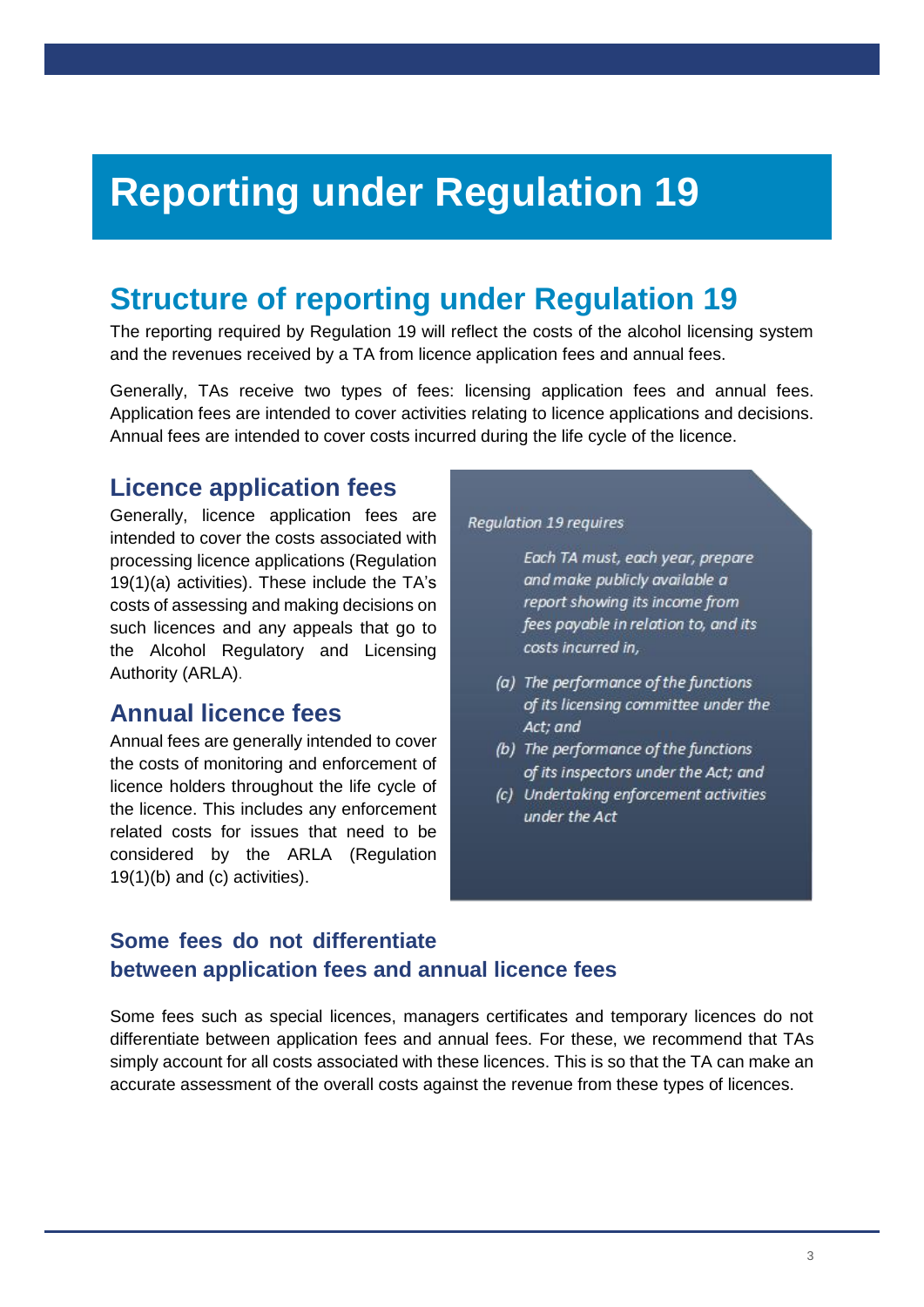## <span id="page-5-0"></span>**Requirements of Regulation 19**

Regulation 19 requires that TAs report on three different activity areas:

#### The performance of the functions of the licensing committee (Regulation 19(1)(a))

The District Licensing Committee (DLC) costs of the DLC secretariat processing applications and DLC Chairs/Commissioners/members deciding on licence applications (including renewal applications). In practice, this means all the costs involved up to the point the final licence decision is made.

#### The performance of the functions of inspectors (Regulation 19(1)(b))

The alcohol licensing inspector costs of activities relating to licensees. This includes inspecting, assessing and supporting compliance and monitoring activity.

Undertaking enforcement activities (Regulation 19(1)(c))

Costs of enforcement action activity relates primarily to infringements and to enforcement applications taken to ARLA. Overall, enforcement activity is likely to represent a relatively small proportion of the total alcohol licensing system cost for TAs.

*The distinction between activities under regulation 19(1)(b) and (c) is not always clear. The important thing is to ensure that all costs are included somewhere and that they are not counted twice.*

## **When to publish the report**

We recommend completing the Regulation 19 report at the same time as the Annual Report prepared under section 199 of the Act. It may help streamline processes to complete both reports at the same time.

Regulation 19 requires that the report be publicly available. Usually this is achieved by publishing the report on the TA's website. We would appreciate if you could also email a copy to alcohol@justice.govt.nz.

Examples of reporting formats for Regulation 19 reporting can be found in Appendix One.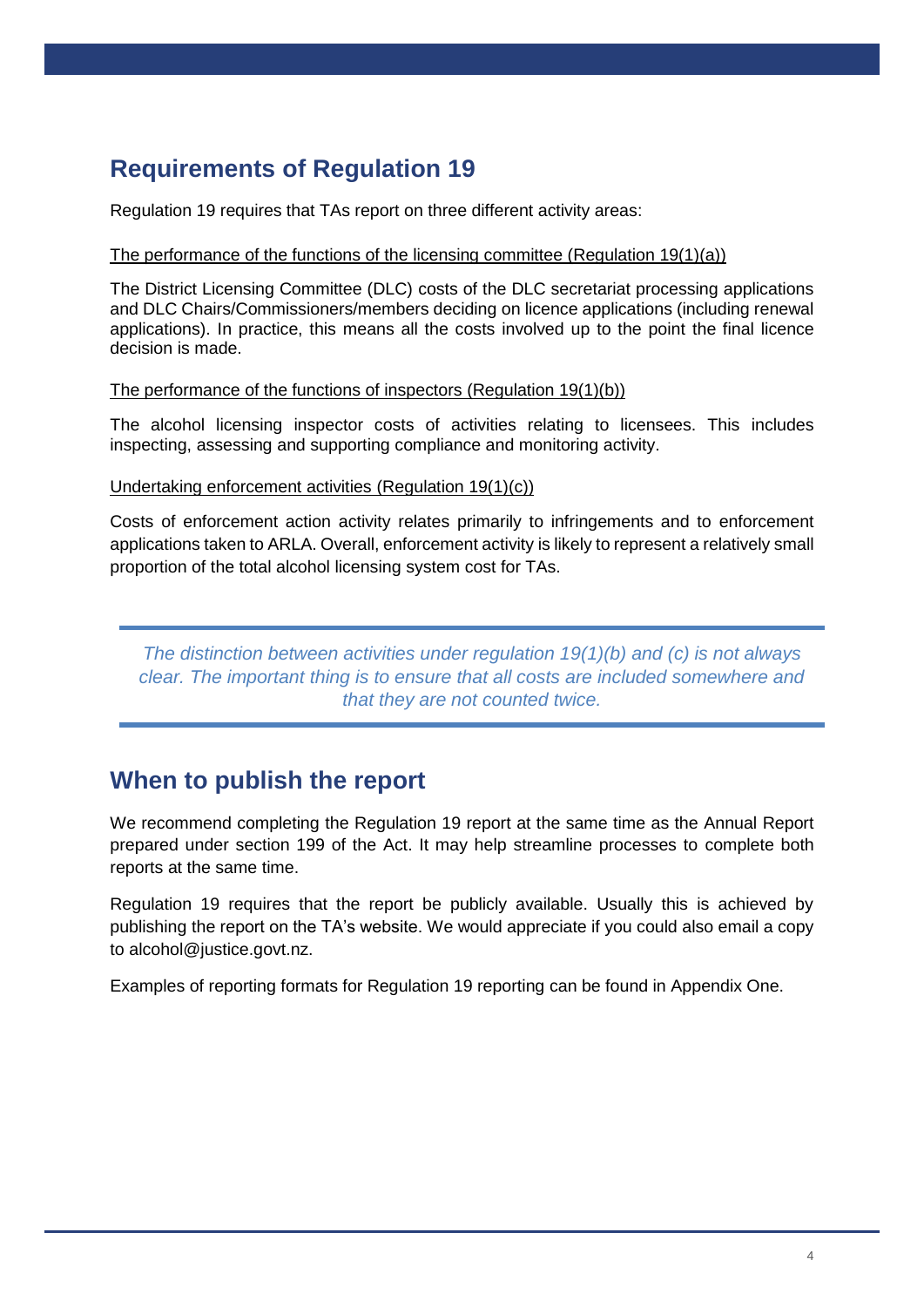# <span id="page-6-0"></span>**Costing methodology**

## <span id="page-6-1"></span>**Types of costs to be included**

This section identifies which costs should be included for each of the three main categories under Regulation 19.

Personnel costs: The costs of people, including DLC members, inspectors or other staff. This includes salaries, allowances, leave (annual and wellness), ACC costs, kiwi saver contributions, training and development, stationery, printing, equipment (computers / IT etc) and any other staff-related costs.

Disbursements to ARLA: TAs should include their disbursements to ARLA within costs. This disbursement should be offset by TA licence revenue, which includes the amount which is remitted to ARLA.

Overhead costs: Finance, corporate services, human resources, IT, legal, accommodation (rent, maintenance, utilities).

Overhead allocation: The allocation of overheads is generally applied in relation to full-time equivalent staff (FTE) or unit expenditure. Different TAs might apportion costs relating to staff groups and elected members in specific ways. TAs should take relevance and contribution factors into account when apportioning costs.

Indirect and overhead costs which are included require a demonstrable connection between the costs allocated and alcohol licensing activities.

## <span id="page-6-2"></span>**Categories of costs**

For the purposes of this guidance, costs relating to the alcohol licensing system have been categorised as they have been in Regulation 19.

For reporting purposes, the important thing is to get accurate data on whether the total application costs are being recovered by the application fees, and whether the monitoring and enforcement costs are being met by the annual fees.

### Regulation19(1)(a): Costs of District Licensing Committee functions

- ❖ The direct costs of people and entities (including the DLC, Secretariat staff and inspectors) involved with the receipt, collection, assessment, analysis and decisionmaking on alcohol licence and managers' applications.
- ❖ Costs and activities include: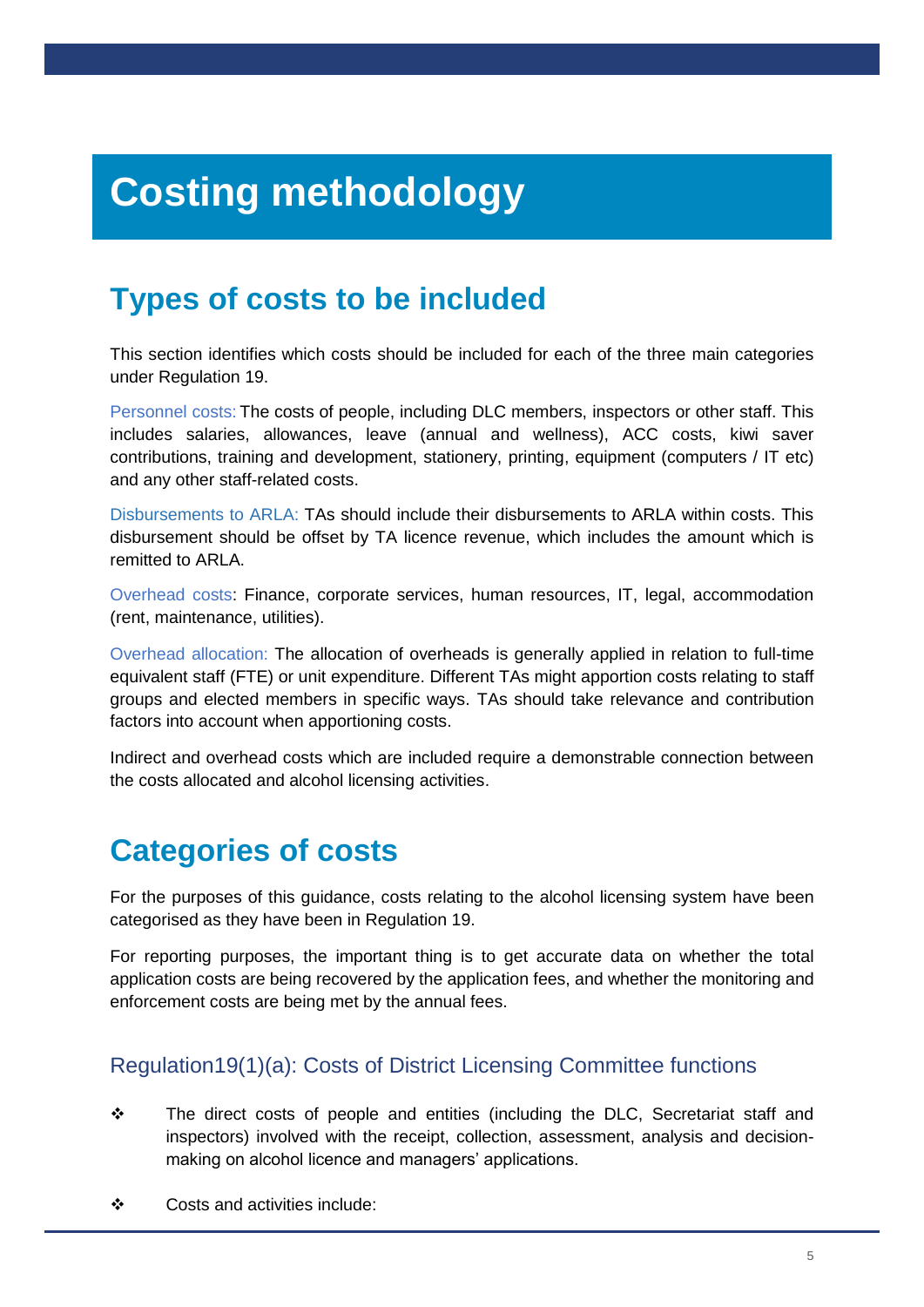DLC Chair, Commissioners and members costs, including remuneration, travel costs, training, ACC

Support for DLC through DLC advisors, DLC secretaries, administration and hearings staff, rooms for meetings, access to computers, telephones etc plus training for all staff relating to their DLC work

Other Secretariat activities, including administration of receiving applications and public objections to licences, and issuing of licences and maintaining of the licensing register

Transcribing hearings

Inspectors' involvement/appearance at DLC meetings or ARLA appeals

Inspectors enquiring into and preparing reports for DLC

Legal advice sought by DLC or Inspectors

Employment of interpreters

❖ The indirect and/or overhead costs of people involved in these activities need to be identified, and appropriately apportioned and recorded.

### Regulation 19(1)(b): Costs of inspector functions

- ❖ The direct costs of people employed or otherwise engaged by the TA to undertake tasks relating to the inspection, assessment of compliance and monitoring of holders of alcohol licences and manager certificates. The time spent on inspection, assessment and support of compliance and monitoring of licences need to be appropriately costed and recorded.
- $\div$  Compliance activities may include non-enforcement activities that support licensees and managers to achieve and/or maintain compliance consistent with inspectors' obligations under the Act.
- ❖ Costs and activities include:

Activities of inspectors that deal with alcohol licence monitoring and administrative staff that deal with annual fee administration (including remuneration, ACC, travel, training)

Controlled Purchase Operation activities

The cost of any others (eg consultants, contractors or other TA staff) who are involved with inspector monitoring of licensees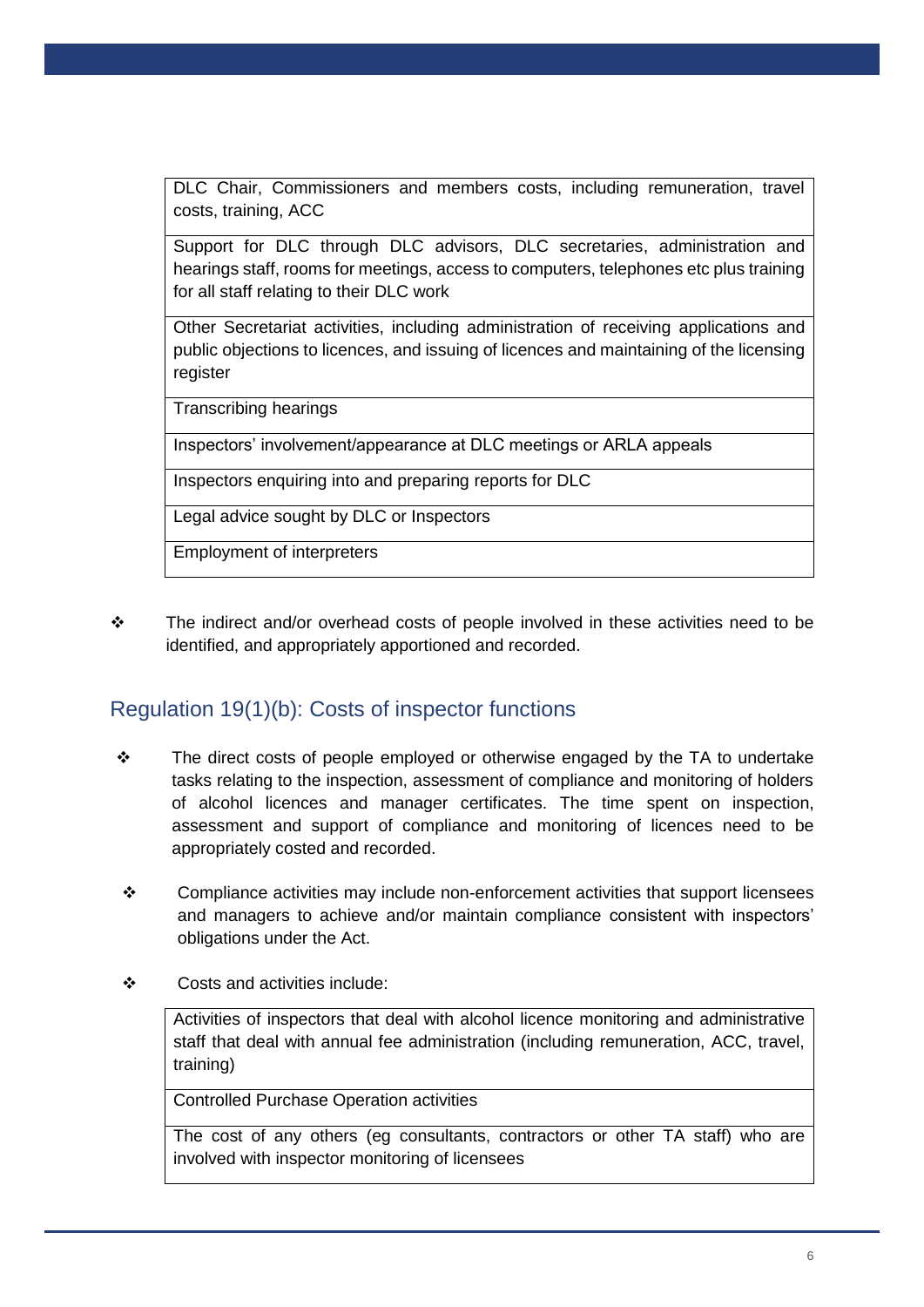❖ The indirect and/or overhead costs of people involved in these activities need to be identified, and appropriately apportioned and recorded.

### Regulation 19(1)(c) - Costs of enforcement activity

- ❖ The direct costs of TA staff who undertake enforcement activity. These include the costs associated with enforcement activities that may incur a penalty such as applications to ARLA or issuing of an infringement notice.
	- ❖ Other costs of undertaking enforcement action (including applications to ARLA for suspension, variation or cancellation of a licence or manager's certificate).
	- ❖ Costs and activities include:

Applications to ARLA for suspension, variation or cancellation of a licence or certificate, including time that inspectors may need to appear at an enforcement hearing

Inspectors' time preparing for and/or attending hearings

Exercising infringement powers under the Act and issuing fines

Costs of admin staff and inspectors in relation to suspending a licence due to nonpayment of annual fees and other inspector enforcement activity

❖ The indirect and/or overhead costs of people involved in these activities need to be identified, and appropriately apportioned and recorded.

## <span id="page-8-0"></span>**Annualising costs**

 $\overline{a}$ 

TAs should calculate the total costs for each activity on an annual basis to the most accurate level possible. A TA might identify costs separately for on-licence, off licence, club licences, temporary authorities, special licences etc. It can then compare these to relevant revenues, to identify levels of cost recovery for different licence types in different licensing processes.<sup>3</sup>

It is important to note that the costs applicable may vary somewhat from one year to the next. This may be due to changes in staff as well as some costs not always recurring at the same level each year (eg training and development). Similarly, revenues may vary from one year to the next depending on a range of factors.

<sup>3</sup> Under Regulation 19 these activities, revenues and costs can be aggregated.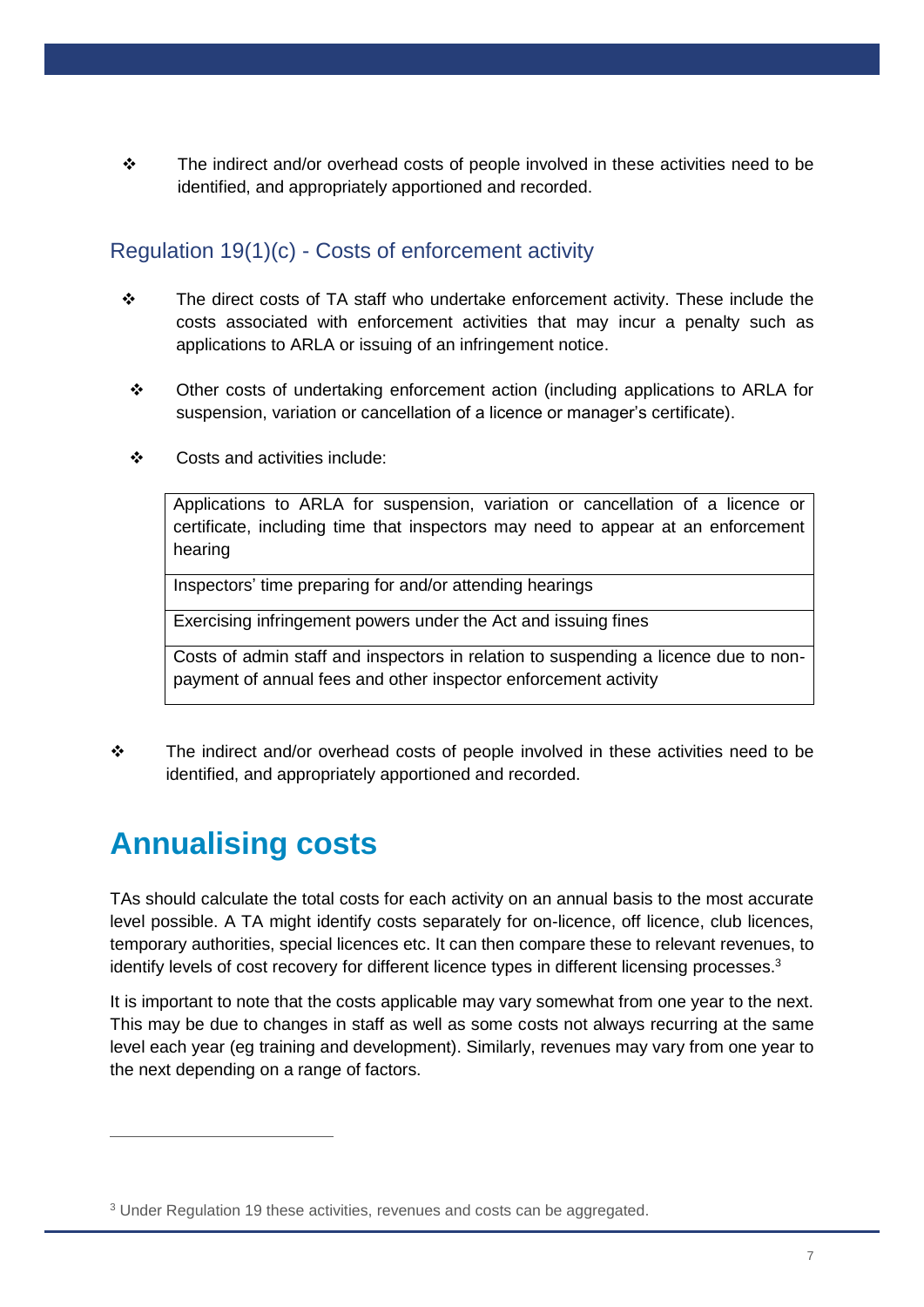We recommend that the Regulation 19 report includes any other information that can account for over- or under-recovery for the reporting period.

## <span id="page-9-0"></span>**Costs that should not be included**

Below are examples of costs that should not be included in reporting on alcohol licensing activities.

Costs that should not be included

Costs of Policy, Strategic and Community Development teams in TAs

Local Alcohol Policies

The local alcohol policy is an opportunity for a community to develop an approach to alcohol management and licensing. It is not a licensing cost, although its content will influence licence decision-making by the DLC

Development of bylaws for alcohol licensing fees

Development of bylaws for liquor bans

General harm reduction activities carried out by the TA

Local Government Official Information and Meetings Act 1987 requests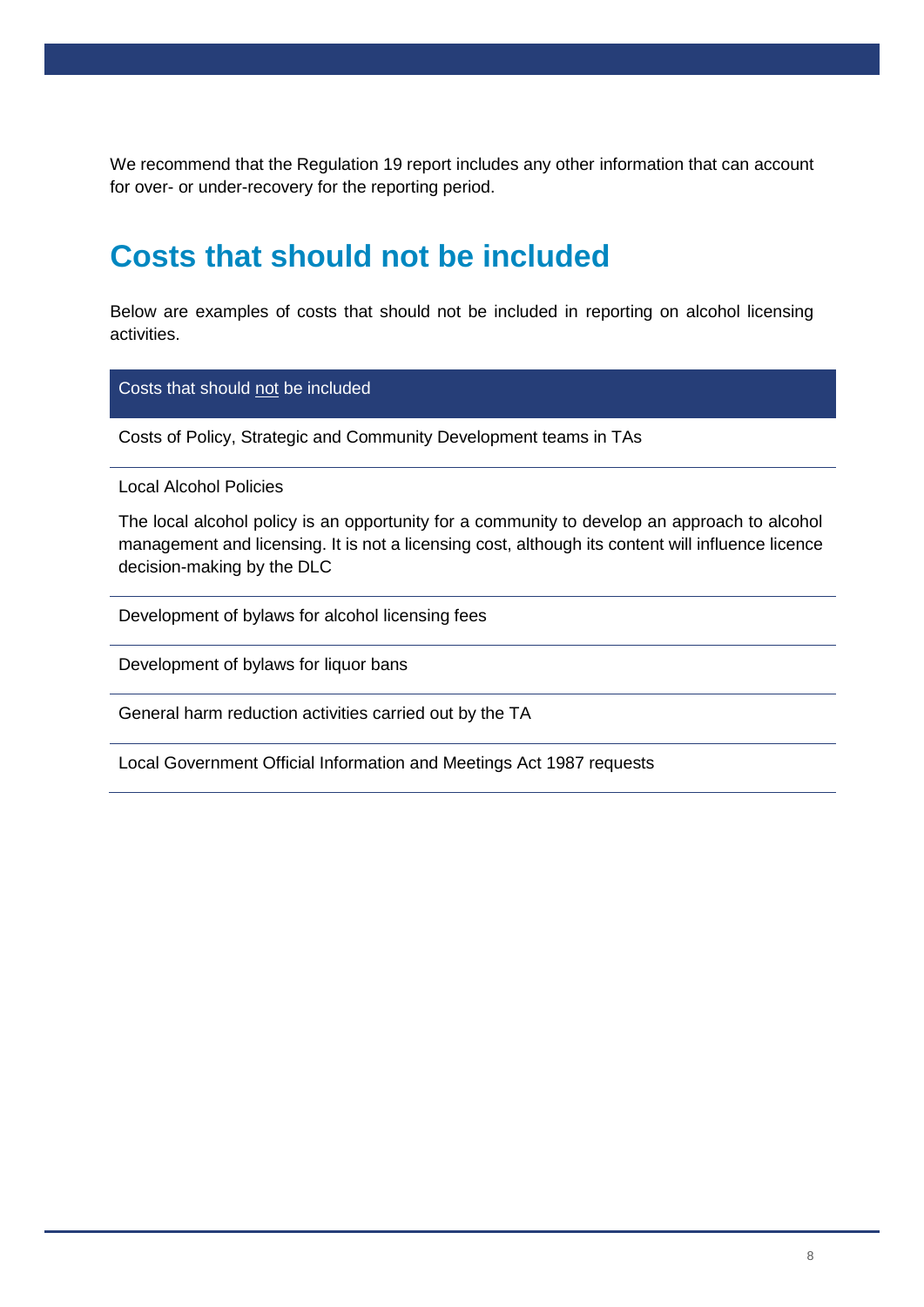## <span id="page-10-0"></span>**Calculating personnel costs**

We have identified two potential approaches to calculating the staff and employee related costs of alcohol licensing, where staff time needs to be estimated. We recommend these approaches as being reasonably clear, simple and auditable. TAs should choose one approach and use it consistently where possible.

### Approach 1: Estimating the time needed by staff to do tasks

Costing allocation by describing processes (such as the process for receiving, assessing and deciding on a licence application) with variations for different licence types and allowing for variation.

This approach requires that for each type of application, and for its treatment (perhaps whether opposed or not, the ratio between the two types for each risk group, and the time allocated) an estimate of the time of people involved is made.

Time spent by each person in the TA can then be estimated and multiplied by the

number of that category of licences, per annum. This would also include time spent by staff on licence decisions that are appealed to ARLA.

### Approach 2: Costing through time recording and activity recording

Some TAs have time recording and activity allocation systems to identify work related to alcohol licence applications, tasks which relate to monitoring on licence-holders, and enforcement activities.

If TA staff and DLC members are on a time recording system, this can be designed to provide the total time taken for each specific activity. For the purposes of Regulation 19 this can be divided into those activities that relate to considering and decision-making on a licence application, activities of

inspectors relating to monitoring, and activities related to enforcement.

A combination of both the above approaches may be preferred, with time recording for a period to provide data. The data can then be used to supports or modify time estimates.

For the purposes of Regulation 19 reports, a simple description recording activities in the appropriate category is sufficient.

### Determining costs that are not exclusive to alcohol licensing activity

If a staff member is working a certain proportion of time on alcohol licensing activity, then that proportion of their costs could be attributed to that activity. For example, where training relates to alcohol licensing functions, the full cost is included. For general training, costs should be applied in the proportion represented by alcohol licensing work as far as possible.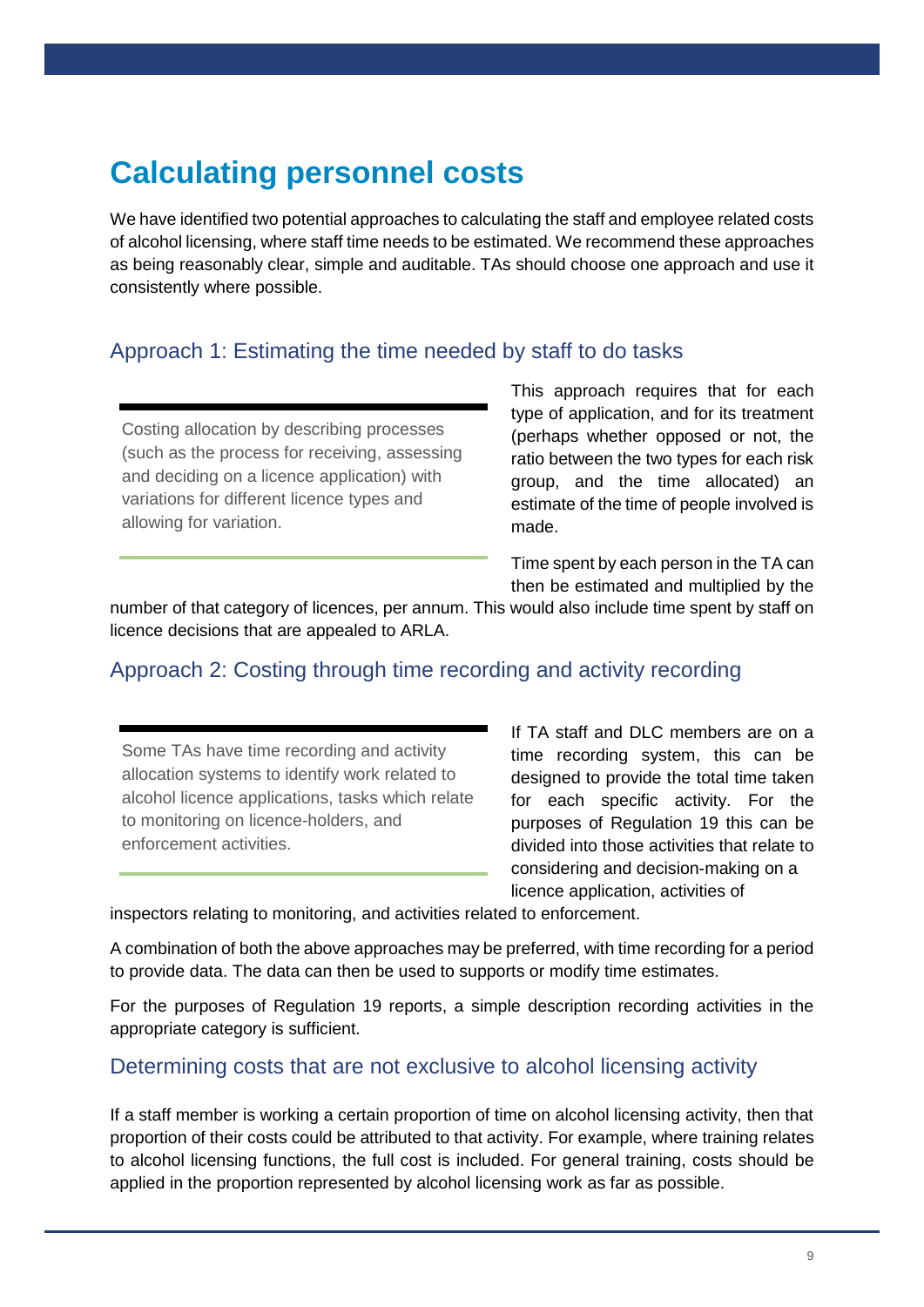### Indirect and Overhead costs

There are various additional costs that need to be added to the direct costs. These include:

- the hierarchy of managers or team leaders that oversee the alcohol licensing activity
- others in the wider Regulatory Compliance Group or TA who may have Secretariat delegations (eg signing of licences, authorising refunds, signing off ARLA reports)
- other overhead costs for accommodation or IT services, and
- corporate costs that are spread across all activities.

Manager or team leader costs are sometimes calculated as a share of total organisational overhead. However, it is usually more appropriate to put the immediate manager, or managers of the alcohol licensing team as direct costs. The proportion of the manager or team leader costs assigned to alcohol licensing can be done according to a ratio determined by relative number of staff working on alcohol licensing as a proportion of total reports to the manager.

Similar issues might arise for higher levels of management. In many cases a TA puts all its CEO cost (plus second tier managers) into indirect costs and apportions these according to a formula (often linked to FTE counts in operational activity areas). These may be included as a share of the general corporate overhead. It is important that they not be either double counted, or missed entirely.

If you have calculated the FTE equivalent that your alcohol licensing inspectors have spent over the year on, for example, DLC/licence application activity, then that ratio can also be multiplied by the FTE overhead cost.

Corporate overheads should be examined for the extent to which they relate specifically to the alcohol licensing function, to ensure that only relevant indirect costs are included.

### Reporting on indirect costs

Although we recommend reporting on indirect costs separately, this is not required by Regulation 19. The minimum required for Regulation 19 reports is to aggregate all costs into a single figure for licence application processes and a separate figure for monitoring and enforcement processes.

We acknowledge that some stakeholders may consider that indirect costs allocated to alcohol related functions are excessive and/or inappropriate. Reporting indirect costs separately can support transparency, accountability and comparability across TAs.

**Worksheets have been developed to assist a TA to record and calculate staff costs relating to alcohol licensing. These can be found on the Ministry of Justice website.**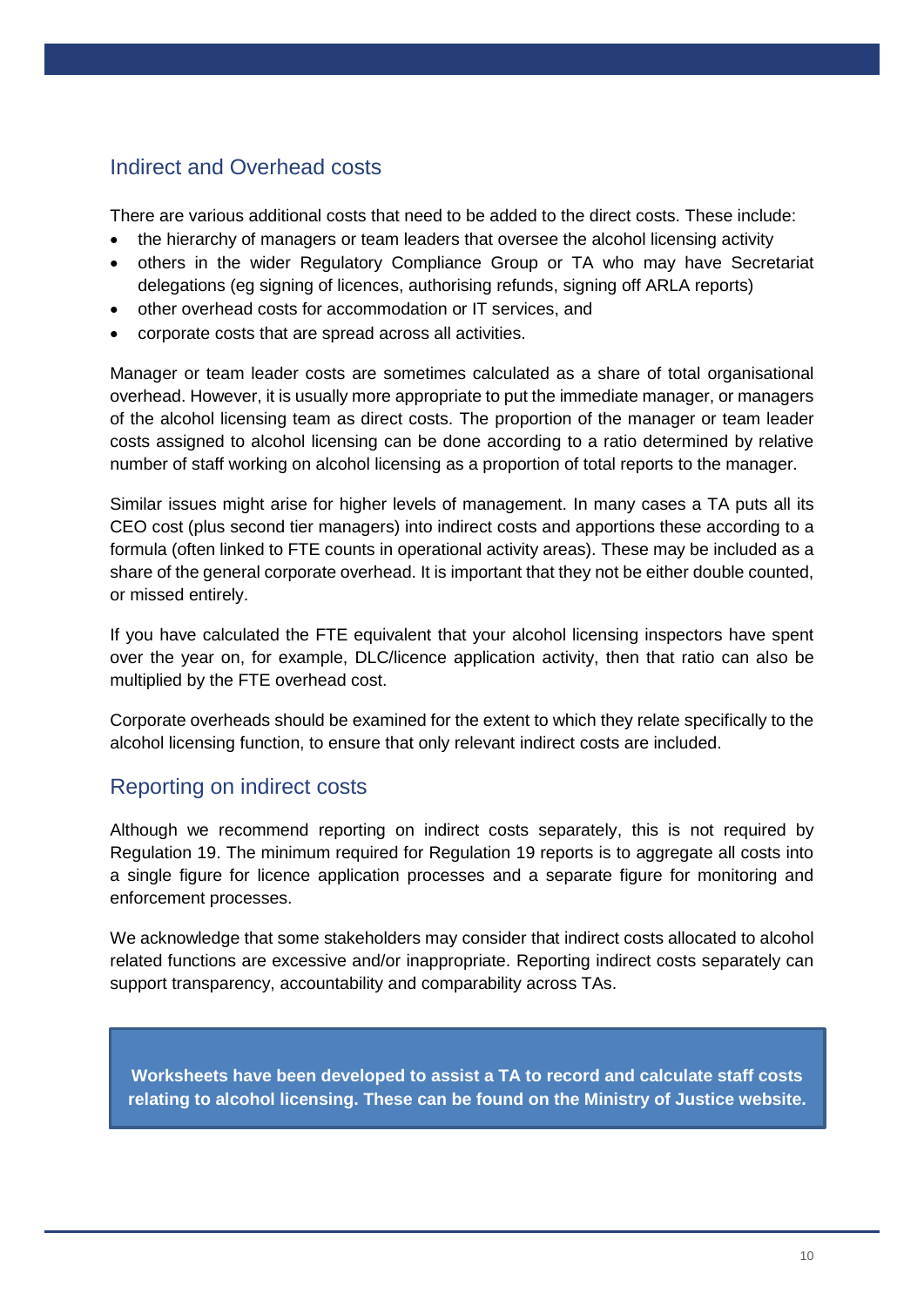# <span id="page-12-0"></span>**Calculating revenues**

### Revenue from fees income

The balance of costs and revenues is the overall level of cost recovery.

To get the best possible data, the TA would ideally identify and report all revenues from alcohol licensing divided into two general fee types:

- 1. revenue relating to applications for on-licences; off-licences and club-licences
- 2. revenue relating to monitoring and enforcement activities for licensees holding on-licences, off-licences and club licences

A third category of fees are not divided into application and annual fees. For these, what is being assessed is whether the cost of administering these licences is recovered by the fees for these licences.

This third category includes:

- Special licences
- Managers certificates
- Temporary authorities
- Temporary licences

The report should identify any reduced revenue due to TA decisions to reduce the risk rating level for any individual licensee (under Regulation 6(4)). It should also advise whether there are bylaws in place that change the default fees.

The objective is to gather good data on the revenues for each category of licence. Over time, this will help identify which fees are set at the right levels, and which ones may need to be adjusted.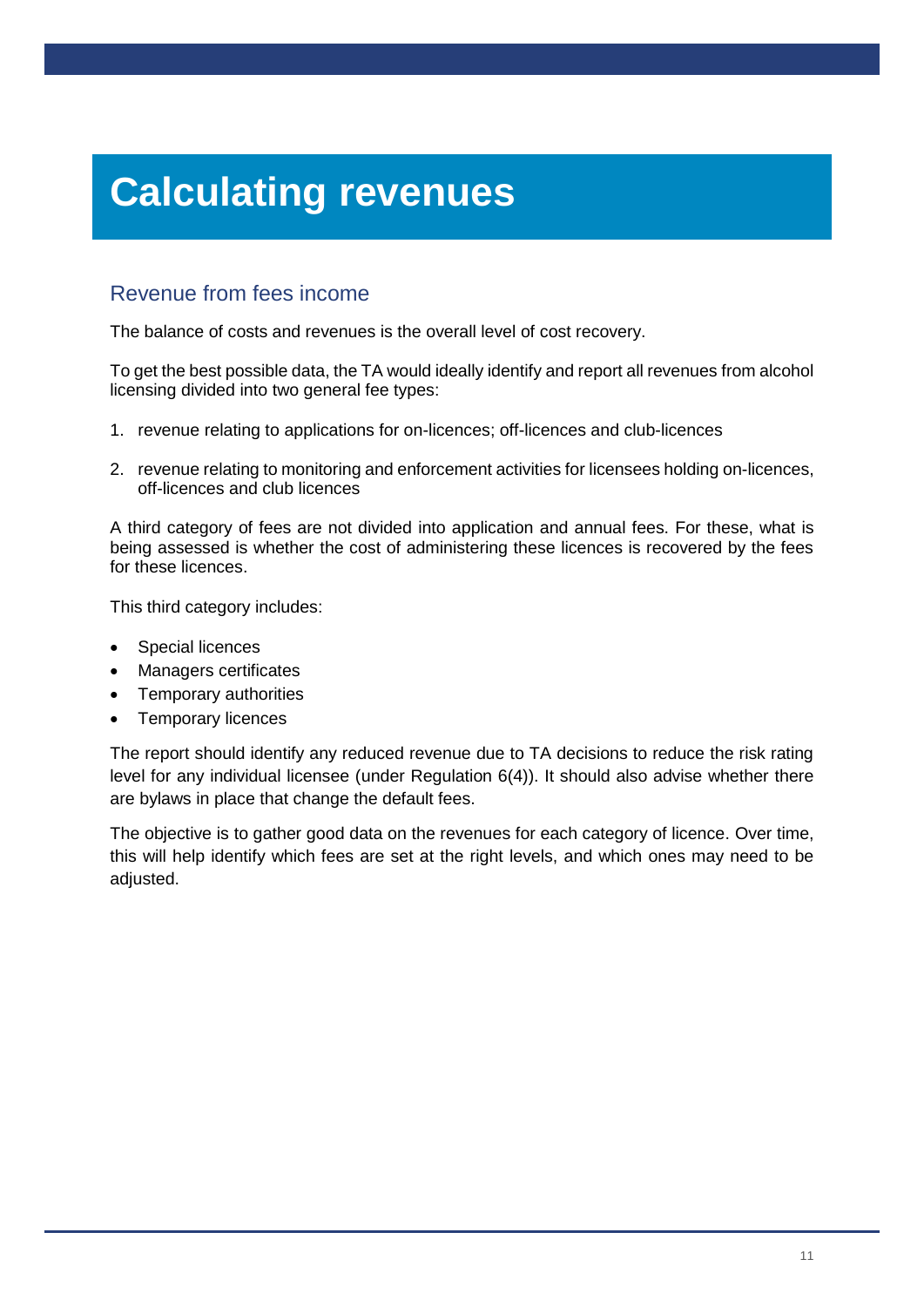# <span id="page-13-0"></span>**Appendix 1: Example reporting formats**

#### **Example 1**

**Total revenue from fees:**

*Breakdown of fees received*

| Fee type                                     | <b>Revenue (GST inclusive)</b> |
|----------------------------------------------|--------------------------------|
| On-licence and club licence application fees |                                |
| Off-licence application fees                 |                                |
| On-licence and club licence annual fees      |                                |
| Off-licence annual fees                      |                                |
| Other licence types (include as required)    |                                |
| <b>Special Licences</b>                      |                                |
| <b>Managers Certificates</b>                 |                                |
| Other                                        |                                |
| Total                                        |                                |

#### **Total costs:**

#### *Breakdown of costs*

| <b>Cost type</b>                        | <b>Expenditure (GST exclusive)</b> |
|-----------------------------------------|------------------------------------|
| Disbursements to ARLA                   |                                    |
| DLC / licence decision making functions |                                    |
| Inspector functions*                    |                                    |
| Enforcement functions*                  |                                    |
| Estimate of overhead costs (optional)   |                                    |
| Total                                   |                                    |

\*these two categories can be combined for reporting purposes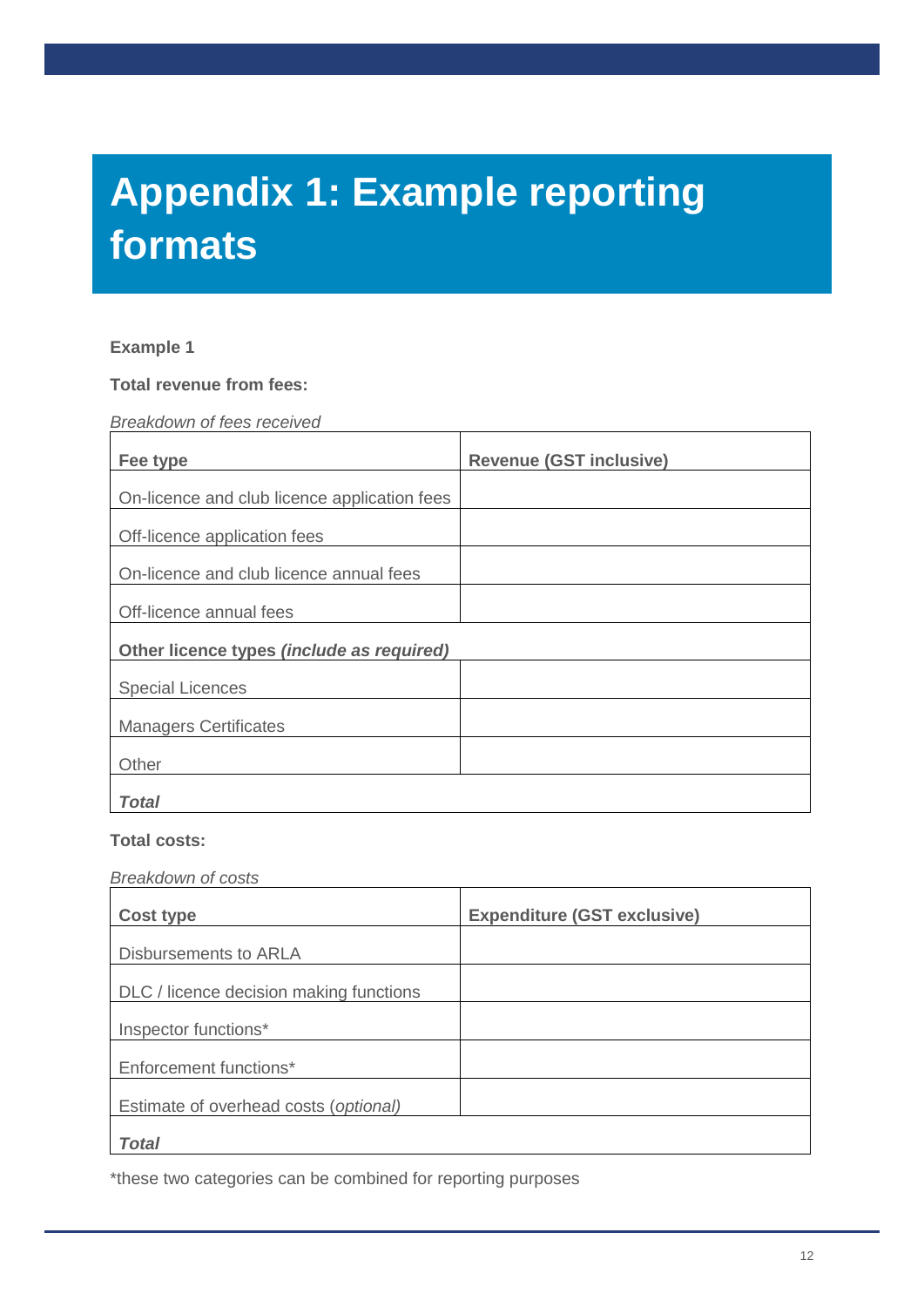### **Example 2**

*This template breaks down costs in more detail than is required to comply with Regulation 19. We recommend using this since it would provide useful data to determine whether particular licence fees are set appropriately.*

#### **Total revenue from fees:**

### *Breakdown of fees received*

| Fee type                                     | <b>Revenue (GST inclusive)</b> |
|----------------------------------------------|--------------------------------|
| On-licence and club licence application fees |                                |
| Off-licence application fees                 |                                |
| On-licence and club licence annual fees      |                                |
| Off-licence annual fees                      |                                |
| Other licence types (include as required)    |                                |
| <b>Special Licences</b>                      |                                |
| <b>Managers Certificates</b>                 |                                |
| Other                                        |                                |
| Total                                        |                                |

#### **Total costs:**

#### *Breakdown of costs*

| <b>Cost type</b>                               | <b>Expenditure (GST exclusive)</b> |
|------------------------------------------------|------------------------------------|
| Disbursements to ARLA                          |                                    |
| <b>DLC / Licence decision making functions</b> |                                    |
| On-licences and club-licences                  |                                    |
| Off-licences                                   |                                    |
| <b>Special Licences</b>                        |                                    |
| <b>Managers Certificates</b>                   |                                    |
| Other                                          |                                    |
| <b>Inspector functions*</b>                    |                                    |
| On-licensed and club premises                  |                                    |
| Off-licensed premises                          |                                    |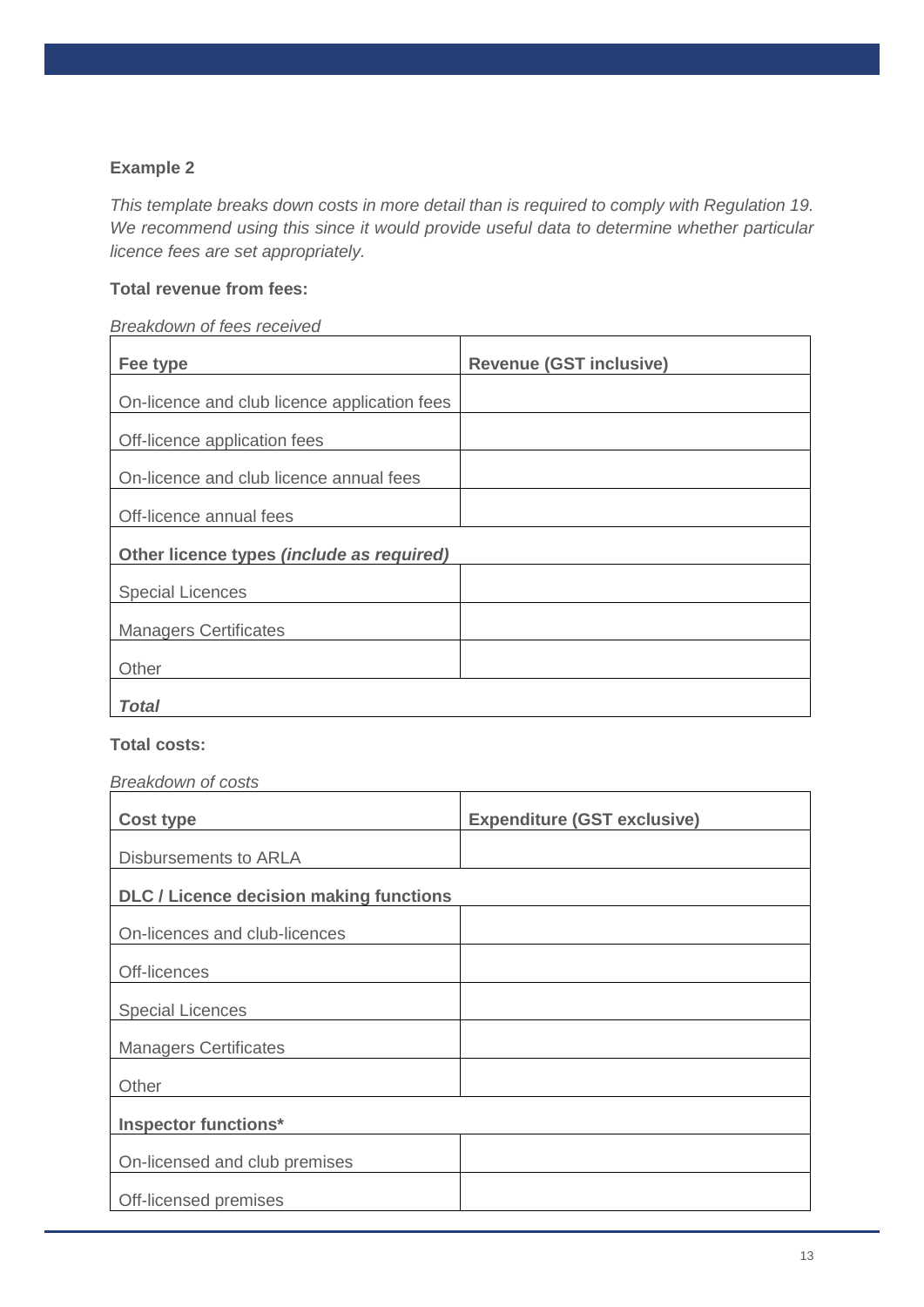| <b>Special Licences</b>        |  |  |
|--------------------------------|--|--|
| <b>Managers Certificates</b>   |  |  |
| Other licences                 |  |  |
| <b>Enforcement functions*</b>  |  |  |
| On-licensed and club premises  |  |  |
| Off-licensed premises          |  |  |
| <b>Special Licences</b>        |  |  |
| <b>Managers Certificates</b>   |  |  |
| Other licences                 |  |  |
| Overheads (delete if not used) |  |  |
| Estimate of overhead costs     |  |  |
| Total                          |  |  |

\*these two categories can be combined for reporting purposes